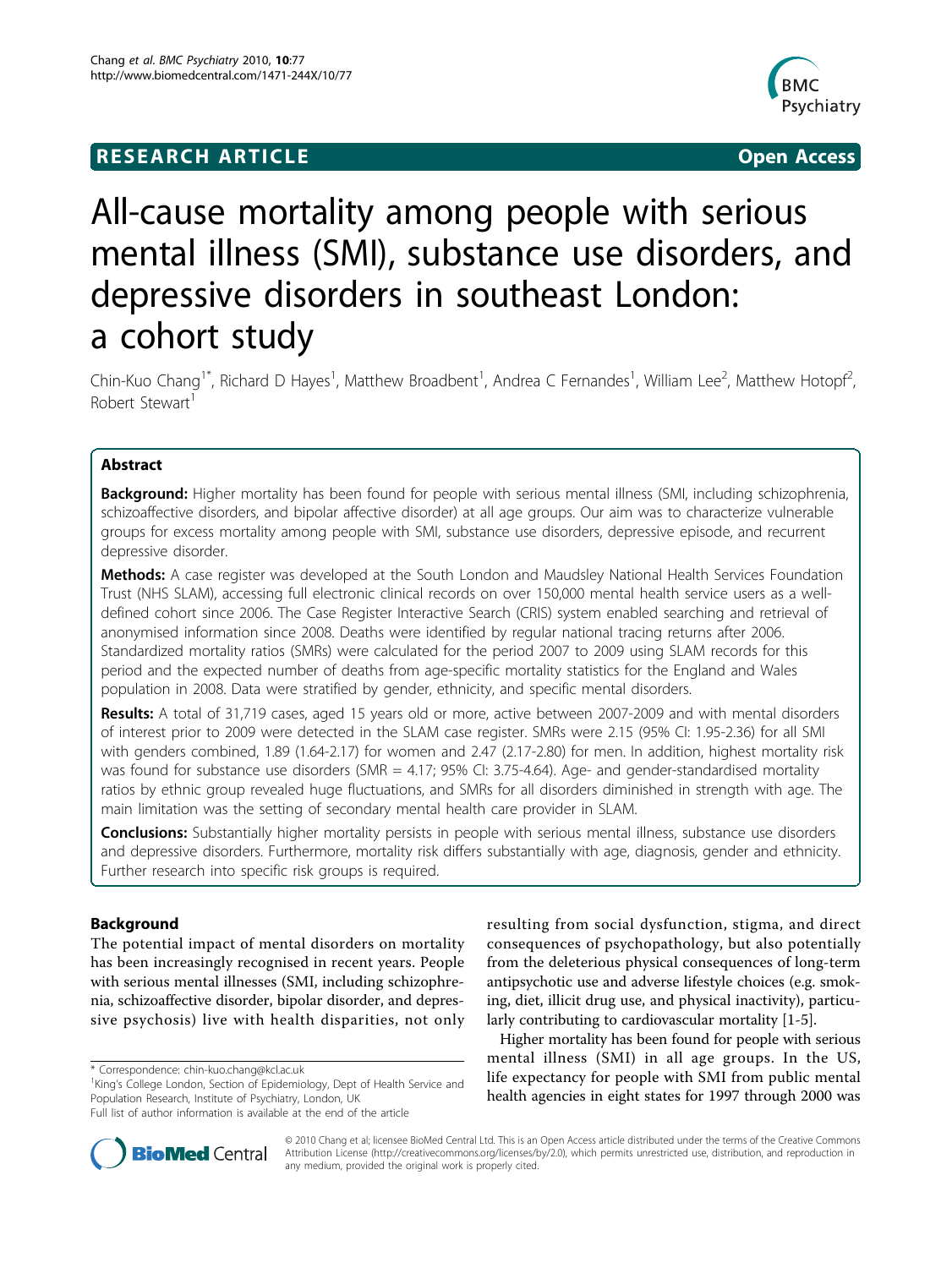reported to be at least 30% shorter than that for the general population [\[6](#page-5-0)]. In the UK, any psychiatric diagnosis was associated with a 65% higher than expected total mortality in one case register study [\[7](#page-5-0)], and a three-fold elevated mortality was found for coronary heart disease in young adults with SMI in a primary care setting, as well as an almost two-fold elevation for those aged 50-75 years, and a more than two-fold increased stroke mortality in all age groups [[8](#page-5-0)]. Furthermore, a greater than 10-fold increased risk of suicide mortality was found among the same groups, itself associated with increased consultation rates, antidepressant prescriptions, and residence in less deprived areas [\[9](#page-5-0)].

Despite recent improvements in health care systems, there has been little evidence for benefits on prolonging life expectancy in people with SMI [\[5](#page-5-0),[10,11\]](#page-5-0). Instead, a recent systematic review suggested a widening mortality gap over recent decades with the pattern of change suggesting a failure to benefit from population improvements in health rather than an actual increased case fatality rate [[11\]](#page-5-0). Given this persistence of excess mortality, particularly in younger age groups, there is an imperative need for further investigations in this area [[10,12,13](#page-5-0)]. Preliminary strategies for preventing premature deaths among people with SMI have been proposed, including the management of suicide risk and physical illness, minimizing polypharmacy, and improving accessibility to physical health care [\[1\]](#page-5-0). However, there is limited evidence upon which to base these. Previous analyses of the UK General Practice Research Database (GPRD) have only reported associations between any SMI and mortality and did not differentiate between disorders [[8\]](#page-5-0). Further evidence is required to clarify the characteristics of people with SMI who are at highest risk of mortality.

We therefore investigated excess mortality for people with individual disorders within the SMI grouping, as well as for depressive and substance use disorder diagnoses, drawing on data from the South London and Maudsley NHS Foundation Trust Biomedical Research Centre (SLAM BRC) Case Register, which covers comprehensive secondary mental healthcare provision to a large geographically defined community.

# Methods

# Setting and study population

The SLAM BRC Case Register provides anonymised indepth information derived from electronic medical records relating to secondary mental health care, which includes all specialist care (i.e. apart from that provided by general practitioners) for hospitalization, outpatient care, a broad profile of community care models (both acute care and rehabilitation), psychiatric liaison services to general hospitals, and forensic mental health services. The protocol for this case register has been described in detail in an open-access publication [[14\]](#page-5-0). SLAM provides comprehensive secondary mental health care to a population of approximately 1.3 million residents of four London boroughs (Lambeth, Southwark, Lewisham and Croydon) as well as tertiary care national referral units. Under the British National Health Service (NHS), all secondary mental healthcare within these four boroughs is provided at no cost to consumers by SLAM, the only exception being people seeking exclusively private healthcare [[15](#page-6-0)]. Electronic clinical records have been used comprehensively across all SLAM services since 2006 and the Case Register Interactive Search (CRIS) system was developed in 2008 to allow searching and retrieval of anonymised information with over 150,000 cases currently represented on the system. CRIS was approved as a dataset for secondary analysis by Oxfordshire Research Ethics Committee C, reference 08/H0606/71.

This analysis focused on recorded mortality over a three-year period from 2007 to 2009. Cases were included if they had had contact with SLAM services (a referral, discharge, or case note entry) from  $1<sup>st</sup>$  Jan,  $2007$  to  $31<sup>st</sup>$  Dec, 2009 and had received an SMI, substance use disorder, depressive episode, or recurrent depressive disorders diagnosis before or during that time. In the duration, routine mortality monitoring was carried out on these patient records, hence patients were "at risk" of death during this period of time. Date of birth and gender were routinely recorded and verified on the SLAM electronic patient electric records in designated fields. Age was calculated at the  $1<sup>st</sup>$  of July, 2008 (i.e. the mid-point of the "at risk" period). All those who were under the age of 15 at this date were excluded from the analyses.

## Mortality and covariates

NHS number is a unique identifier for UK NHS records, all death certifications are linked to this identifier at a national level, and primary and secondary health service providers are required by law to keep records up to date with respect to this. A list of deceased patients associated with SLAM is downloaded on a monthly basis for the "Service User Death Report" from "the Spine" provided by NHS Care Records Service for whom has been marked as deceased by an update from another patient demographic system. For non-active previous service users, this was taken to be the date of death. Further checking routinely occurs for active service users to corroborate the death. The last monthly download was 31 March, 2010 and completed on 7 April, 2010. Diagnoses recorded in the SLAM BRC Case Register were based on the  $10<sup>th</sup>$  edition of the World Health Organization International Classification of Diseases (ICD-10).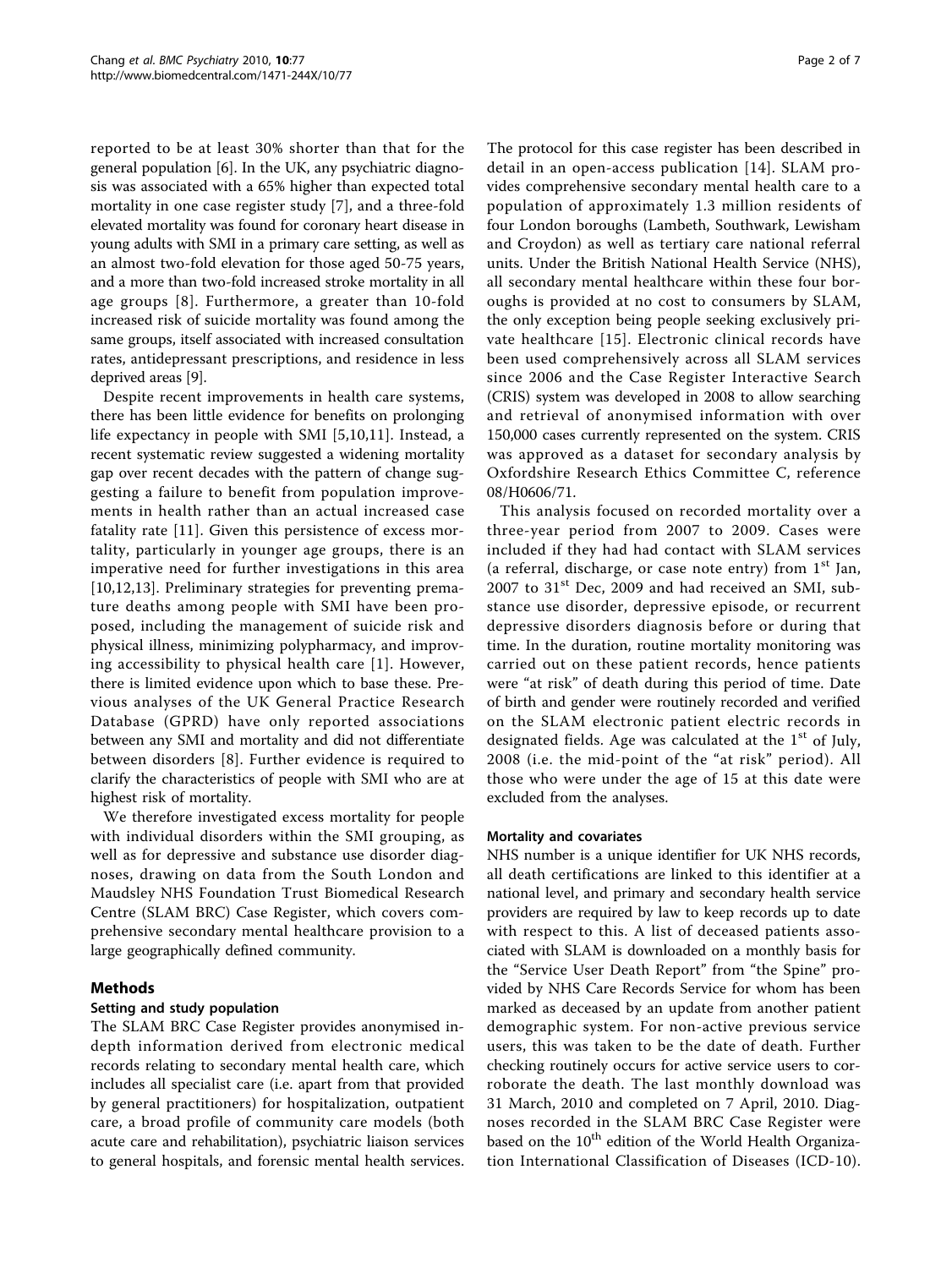In this analysis, patients were classified as having an SMI if they had received at least one of the following diagnoses (identified by corresponding ICD-10 codes) during their time in contact with SLAM services: schizophrenia (F20), schizoaffective disorders (F25), and bipolar affective disorder (F31). Substance use disorders (F10 to F19), depressive episode (F32) and recurrent depressive disorder (F33) were also used for analyses. Separate analyses were carried out for each disorder or grouping i.e. those with more than one primary diagnosis during the follow-up period could appear in more than one 'case' group. Ethnic group classifications applied in the Case Register were: "White British", "Other white background", "East Asian", "South Asian", "African and other black background", "Caribbean", and "Mixed, unknown, and others".

# Statistical analysis

Standardized mortality ratios (SMRs) were calculated by Stata for the three-year observation period, using the number of deaths observed in SLAM records in these three years as the numerator. The denominator was the expected number of deaths in a year estimated by age- and/or gender-specific mortality statistics for the England and Wales population in 2008 multiplied by three [[16](#page-6-0)]. SMRs were calculated using age strata (namely, 15-19, 20-24, 25-29, 30-34, 35-39, 40-44, 45-49, 50-54, 55-59, 60-64, 65-69, 70-74, 75-79, 80-84, 85-89, and 90+) and also by gender and ethnicity strata for specific mental disorders. Because the geographic catchment area providing the majority of SLAM referrals was restricted to southeast London, additional sensitivity analyses were carried out using mortality statistics for London alone in 2008, as published by the Office of National Statistics [[16\]](#page-6-0), although, because of restrictions in these source data, wider age strata had to be applied for standardization (15-24, 25-34, 35-44, 45-54, 55-64, 65-74, 75-84, and 85+).

## Results

A total of 38,066 cases were identified using CRIS with a primary diagnosis, recorded before the end of March 2010, of substance use disorder, schizophrenia, schizoaffective disorder, bipolar affective disorder, depressive episode, or recurrent depressive disorder. Among these, 5,902 cases became inactive to SLAM services before 1 January, 2007 and remained inactive over the followup period and were thus excluded from further analyses. Those younger than 15 years old at the mid-point of 2008 or missing date of birth were also excluded ( $n =$ 445). Therefore, a total of 31,719 cases of interest with 1,370 deaths were identified. Of the sample, 1,680 (5.3%) had two diagnoses of interest before the end of 2009, 121 (0.4%) had three diagnoses and six (0.02%) had four

diagnoses. The most common combinations of diagnoses applied on different occasions in the same individual were schizophrenia and schizoaffective disorders  $(n = 421)$ , followed by substance use disorders and depressive episode or recurrent depressive disorder  $(n = 352)$ .

Figure 1 summarizes the data retrieval process and number of deaths in each group of interest. Age-standardised mortality ratios (SMRs) of mental disorder diagnoses for the total cohort and stratified by gender are displayed in Table [1.](#page-3-0) Mortality was significantly elevated for all disorder groups - highest overall for substance use disorders, followed by schizoaffective disorder, schizophrenia, bipolar affective disorder and depressive episode. The ranking of these disorder-specific SMRs was similar between men and women, except that, in women, there were stronger associations with schizoaffective and bipolar affective disorders compared to schizophrenia. The SMR for any SMI was stronger in men than women, principally because of the marked gender difference for schizophrenia. SMRs for depressive disorders were also higher for men compared to women.

Table [2](#page-3-0) displays age- and gender-standardised mortality ratios stratified by ethnic group. SMRs for SMI diagnoses were comparable in size across all groups apart from non-significant findings in the smallest East and

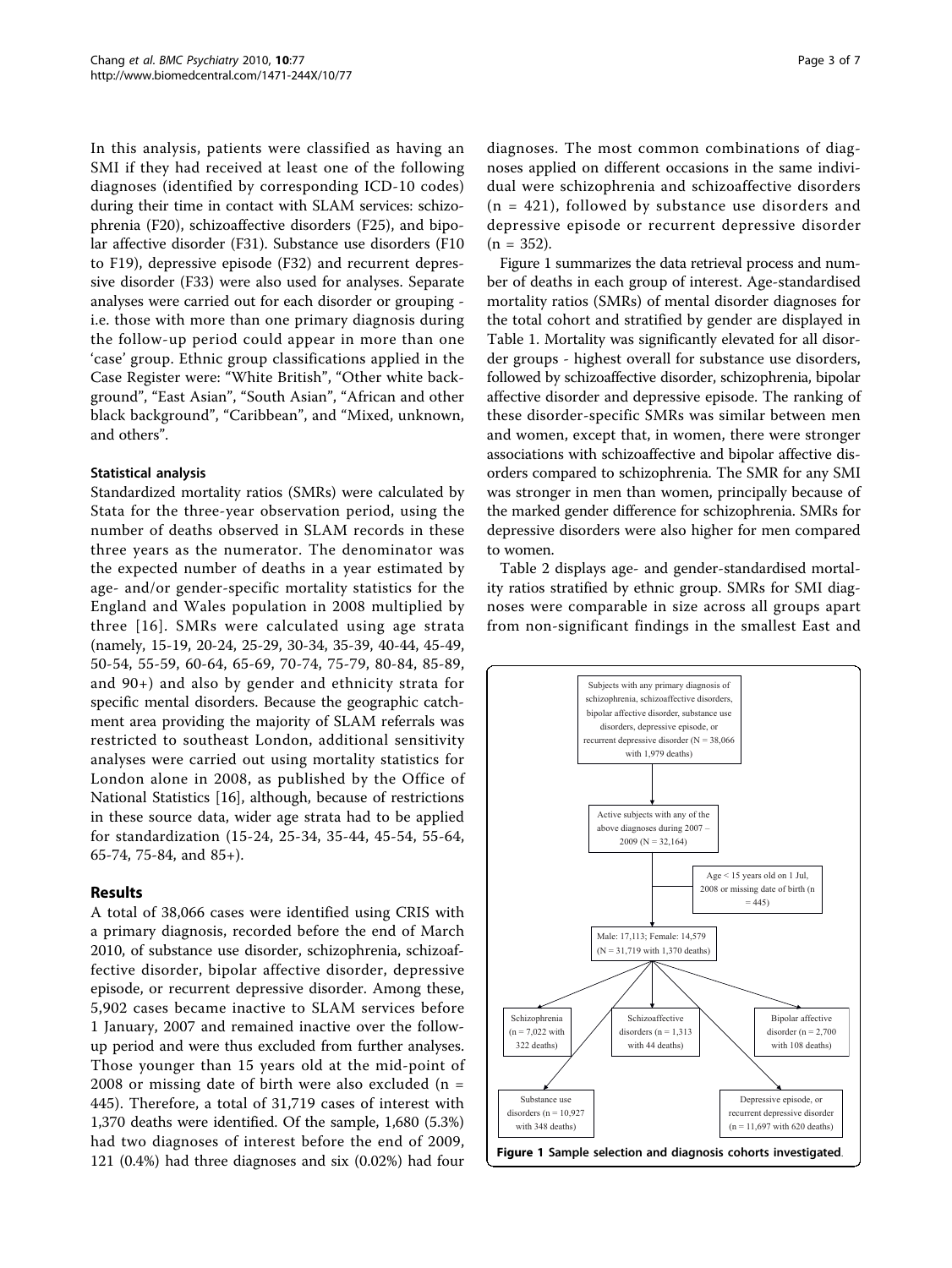|                                                                     | Standardised mortality ratio for deaths in 2007-09<br>(95% CI, number of deaths) |                                         |                                       |  |
|---------------------------------------------------------------------|----------------------------------------------------------------------------------|-----------------------------------------|---------------------------------------|--|
| <b>Diagnosis</b>                                                    | Total                                                                            | Male <sup>^</sup>                       | Female <sup><math>\wedge</math></sup> |  |
| SMI - any                                                           | 2.15 (1.95-2.36, n = 446)*                                                       | $2.47$ (2.17-2.80, n = 243)*            | $1.89$ (1.64-2.17, n = 203)*          |  |
| Schizophrenia (F20)                                                 | 2.25 (2.01-2.51, $n = 322$ )*                                                    | 2.78 (2.40-3.19, $n = 196$ )*           | $1.74$ (1.45-2.07, n = 126)*          |  |
| Schizoaffective disorders (F25)                                     | 2.52 (1.83-3.39, n = 44)*                                                        | 2.35 (1.35-3.86, $n = 16$ <sup>*</sup>  | 2.88 (1.91-4.16, $n = 28$ )*          |  |
| Bipolar affective disorder (F31)                                    | $1.95$ (1.60-2.35, n = 108)*                                                     | $1.76$ (1.27-2.37, n = 43)*             | 2.21 $(1.71 - 2.82, n = 65)^*$        |  |
| Substance use disorders (F10 - F19)                                 | 4.17 (3.75-4.64, n = $348$ )*                                                    | 3.60 (3.17-4.07, $n = 254$ <sup>*</sup> | 4.67 (3.78-5.72, $n = 94$ )*          |  |
| Depressive episode and recurrent<br>depressive disorder (F32 - F33) | 1.29 (1.19-1.40, $n = 620$ )*                                                    | 1.53 $(1.36-1.72, n = 284)^*$           | $1.18$ (1.06-1.31, n = 336)*          |  |

<span id="page-3-0"></span>Table 1 Age-standardised mortality ratios (SMRs), stratified by gender, for mental disorder diagnoses in SLAM#

# Compared to the population of England and Wales in 2008.

 $*$  P-value <0.05.

^ Standardised by gender- and age-specific mortality rates, separately (27 missing values for gender).

South Asian groups. SMRs for substance use disorders appeared more heterogeneous, although confidence intervals were wide and overlapping.

As displayed in Table [3](#page-4-0), SMRs for all disorders diminished in strength with increasing age. Even so, all disorders remained significant predictors of mortality in the oldest (65+ years) age stratum.

Secondary sensitivity analyses were carried out by standardising with London mortality in 2008 (details not shown). In summary, SMRs were comparable and, if anything, slightly stronger than those displayed in Tables 1, 2 and [3.](#page-4-0) For example, the re-calculated SMRs for any SMI were 2.21 for the total sample, 2.49 for men and 1.98 for women. The respective SMRs were 4.28, 3.70 and 4.76 for substance use disorders and 1.42, 1.72 and 1.29 for depressive disorders.

## **Discussion**

In this analysis, people with mental disorder diagnoses who had had contact with secondary mental healthcare services, had substantially higher mortality than expected in all diagnostic groups examined. The calculated SMRs varied modestly by gender and substantially by age, and also fluctuated markedly across different ethnic groups, which might be caused by small size in specific populations.

People with SMI have substantially higher than expected mortality in all age groups. The raised risk of mortality in these cohorts is consistent with previous studies, indicating that mortality rates among individuals with SMI are higher than that of the general community [[6](#page-5-0)-[8\]](#page-5-0). A previous longitudinal register-based study with the maximum follow up of 18 years in the UK investigated 'any psychiatric diagnosis' as an exposure and found this to be associated with a 65% higher than expected total mortality [[7](#page-5-0)]. In our analysis, the SMRs of those with SMI suggested a more than two-fold higher mortality, although this may reflect a focus on the more severe mental disorders represented within the SMI label. Causal pathways between mental disorder and mortality have yet to be fully elucidated and are likely to be multiple. While suicide and accidents/violence are important considerations for clinical services, research has tended to show mortality increases across

Table 2 Age- and gender-standardised mortality ratios (SMRs), stratified by ethnicity, for mental disorder diagnoses in SLAM#

|                                       | Standardised mortality ratio for deaths in 2007-09<br>(95% CI, number of deaths) |                               |                                                                                              |  |  |
|---------------------------------------|----------------------------------------------------------------------------------|-------------------------------|----------------------------------------------------------------------------------------------|--|--|
| Ethnic group                          | SMI<br>(F20, 25, & 31)                                                           | (F10 - F19)                   | Substance use disorders  Depressive episode and recurrent depressive disorder<br>(F32 - F33) |  |  |
| White British                         | $1.97$ (1.72-2.24, n = 224)*                                                     | 3.94 (3.47-4.46, n = $250$ )* | 1.30 $(1.18-1.43, n = 455)^*$                                                                |  |  |
| Other white back ground               | 2.28 $(1.74 - 2.92, n = 61)^*$                                                   | 4.18 $(3.08-5.54, n = 48)^*$  | $1.29(0.99-1.64, n = 63)$                                                                    |  |  |
| East Asian                            | $1.63$ (0.65-3.35, n = 7)                                                        | $0.87$ (0.02-4.82, n = 1)     | $0.77$ (0.25-1.81, n = 5)                                                                    |  |  |
| South Asian                           | $1.64$ (0.79-3.02, n = 10)                                                       | 6.55 $(2.83-12.91, n = 8)^*$  | 1.93 $(1.05-3.23, n = 14)^*$                                                                 |  |  |
| African and other black<br>background | $3.51$ (2.61-4.62, n = 51) <sup>*</sup>                                          | 2.23 (1.02-4.23, n = 9)*      | $1.07$ (0.46-2.11, n = 8)                                                                    |  |  |
| Caribbean                             | 2.06 (1.58-2.63, n = 64)*                                                        | 2.73 (1.18-5.38, $n = 8$ )*   | $1.52$ (1.04-2.15, n = 32)*                                                                  |  |  |
| Mixed, unknown, and others            | $3.21$ (2.15-4.62, n = 29) <sup>*</sup>                                          | $3.76$ (2.41-5.60, n = 24)*   | $1.39$ (1.01-1.88, n = 43)*                                                                  |  |  |

# Compared to the population of England and Wales in 2008.

 $*$  P-value  $< 0.05$ .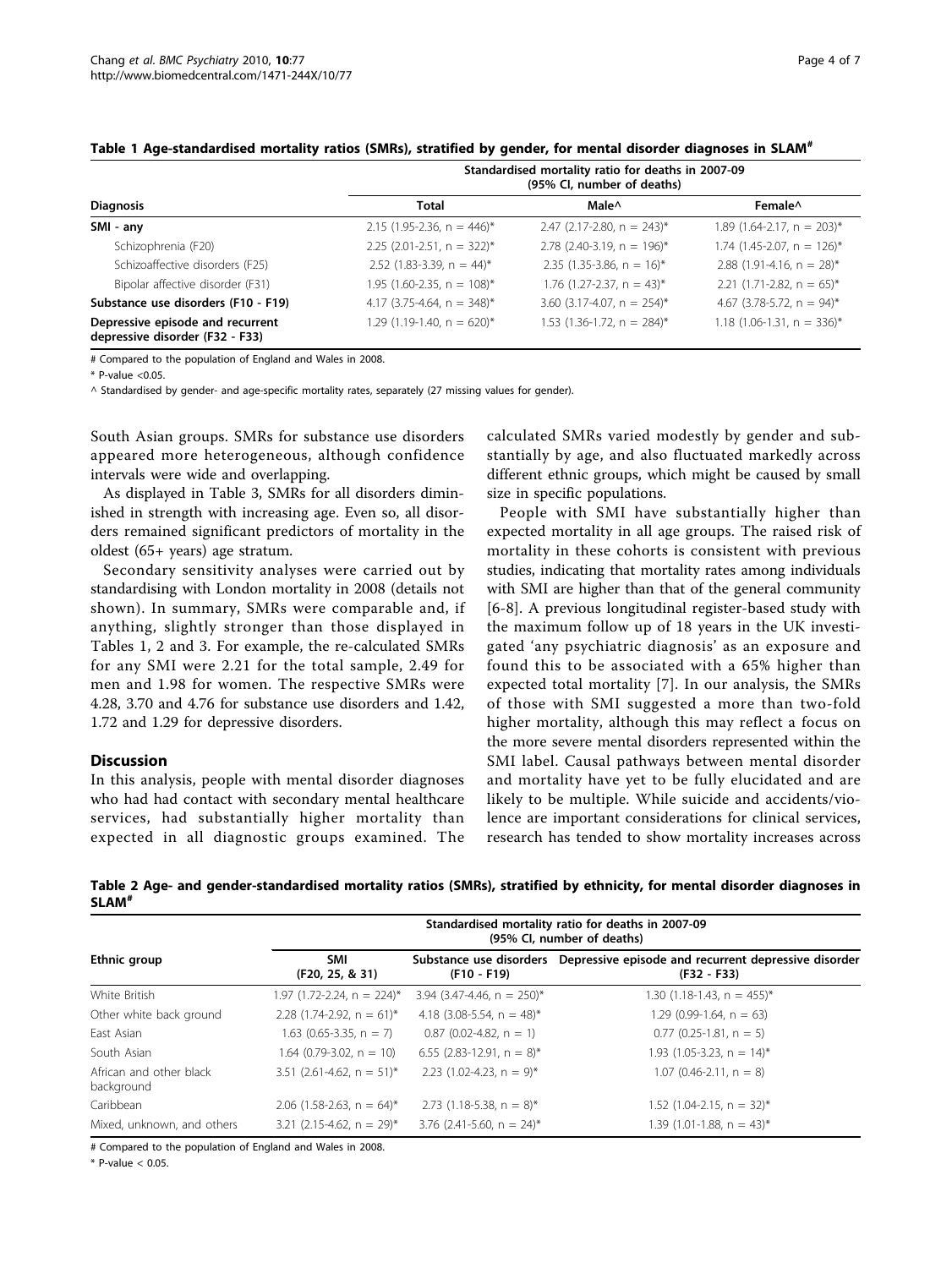|                                                                     | Standardised mortality ratio for deaths in 2007-09<br>(95% CI, number of deaths) |                                 |                                  |  |
|---------------------------------------------------------------------|----------------------------------------------------------------------------------|---------------------------------|----------------------------------|--|
| <b>Diagnosis</b>                                                    | 15 - 44 years old                                                                | 45 - 64 years old               | 65+ years old                    |  |
| SMI - any                                                           | 4.47 (3.49-5.64, $n = 71$ )*                                                     | 3.10 $(2.61 - 3.66, n = 140)^*$ | $1.60$ (1.40-1.82, n = 235)*     |  |
| Schizophrenia (F20)                                                 | 4.73 (3.52-6.22, $n = 51$ )*                                                     | 3.44 (2.82-4.16, $n = 106$ )*   | $1.63$ (1.39-1.89, n = 165)*     |  |
| Schizoaffective disorders (F25)                                     | 3.96 $(1.81 - 7.52, n = 9)^*$                                                    | 2.71 (1.48-4.55, n = $14$ )*    | 2.10 $(1.30-3.21, n = 21)^{*}$   |  |
| Bipolar affective disorder (F31)                                    | 4.09 (2.38-6.54, $n = 17$ )*                                                     | 2.58 $(1.77-3.64, n = 32)^{*}$  | $1.51$ (1.15-1.95, n = 59)*      |  |
| Substance use disorders (F10 - F19)                                 | 6.81 (5.77-7.98, n = $153$ )*                                                    | 4.40 $(3.70 - 5.20, n = 139)^*$ | 1.91 $(1.44 - 2.48, n = 56)^{*}$ |  |
| Depressive episode and recurrent<br>depressive disorder (F32 - F33) | 3.21 (2.40-4.20, $n = 53$ )*                                                     | 1.75 $(1.35 - 2.22, n = 66)^*$  | $1.18$ (1.08-1.28, n = 501)*     |  |

<span id="page-4-0"></span>Table 3 Age-standardised mortality ratios (SMRs), stratified by age group, for mental disorder diagnoses in SLAM<sup>#</sup>

# Compared to the population of England and Wales in 2008.

\* P-value < 0.05.

all major causes, including cardiovascular diseases (heart attack and stroke) [[11](#page-5-0)]. These may be influenced by direct effects of mental disorder symptoms (for example on suicide and accidents). Pathways may also reflect adverse lifestyle factors influenced by the presence of mental disorders and themselves responsible for associations with mortality; these include worse nutrition, physical inactivity, alcohol use, smoking, and illicit drug use [[2](#page-5-0)-[4](#page-5-0)]. Adverse effects from psychotropic (particularly antipsychotic) medication have also received increasing consideration in terms of their role in raised mortality as an outcome [\[17\]](#page-6-0). Specifically, antipsychotic agents are often prescribed long term and may increase the risks of diabetes mellitus and cardiovascular diseases with events including QT-interval prolongation, ventricular arrhythmias, pulmonary embolus, atherosclerosis, and sudden cardiac death [[4](#page-5-0),[18](#page-6-0)-[20\]](#page-6-0). The analyses presented here were not intended to elucidate causal pathways, but rather to constitute the first stage in a series of investigations of these issues with future studies clarifying further the role of socioeconomic status, education and cognitive abilities which are all associated with higher mortality and might confound the reported associations [[21,22\]](#page-6-0).

Higher mortality in people with schizophrenia has been recognised since the 1930 s [\[11\]](#page-5-0). Nonetheless, as stated earlier, this mortality gap has remained stubbornly unchanged [\[10\]](#page-5-0), and may even have increased over time [[5,11](#page-5-0)], despite developments in mental health services and the introduction of better tolerated antipsychotic agents. Previous studies suggest that around two-thirds of the excess mortality among people with schizophrenia may be attributable to natural causes, as discussed above [[23](#page-6-0)], with the remaining one third being due to suicide and other unnatural causes [\[23-26](#page-6-0)]. Regarding bipolar disorder, a non-significant raised SMR for all causes of death was reported in another study performed in South London with a more limited sample size (239 cases with 42 deaths over 19 years) [[27\]](#page-6-0). Regarding SMRs for cases with depressive episode or

recurrent depressive disorder, a particularly high mortality risk was identified among the younger age stratum (15-44 year olds, Table 3). However, the SMRs for depression were relatively low [\[28](#page-6-0)]. This finding may be due to the fact that people with depression known to secondary care are not representative of those with the disorder in the community and, in particular, that referral bias for secondary care favours those with relatively good health or higher social class [\[29,30](#page-6-0)].

Our findings are, we believe, novel in the presentation of SMRs stratified by age, gender, and ethnicity. Effect modification, where demonstrated, may provide at least some supportive evidence regarding causal pathways since it indicates uneven distribution of risk; however, such conclusions can only be drawn tentatively and require confirmatory investigation. Gender differences in the associations of interest might reflect different levels of environmental support (for example, lower social support for men with schizophrenia might account for the higher SMR in that group), or might reflect gender differences in the severity of the condition in question or in the level of comorbidity with other physical, mental or personality disorder [[31](#page-6-0)]. The substantial differences in SMRs between ethnic groups again suggest that some of the associations between SMI and mortality may be socially mediated, although confidence intervals were wide for many groups and negative findings should be viewed with caution. The diminution of mortality risk with age may reflect survival effects, with those surviving with serious mental disorder to age 65+ being relatively healthier in other respects. Alternatively, people with SMI in older age ranges may be more likely to remain in contact with mental health services and adhere to treatment, whether for mental or physical disorders. However, the age diminution could also reflect differences in the nature of the underlying disorders, such as symptomatic differences between early- and late-onset schizophrenia, or differences in substances misused in younger and older adults. Further, it may reflect the excess risk of SMI being additive rather than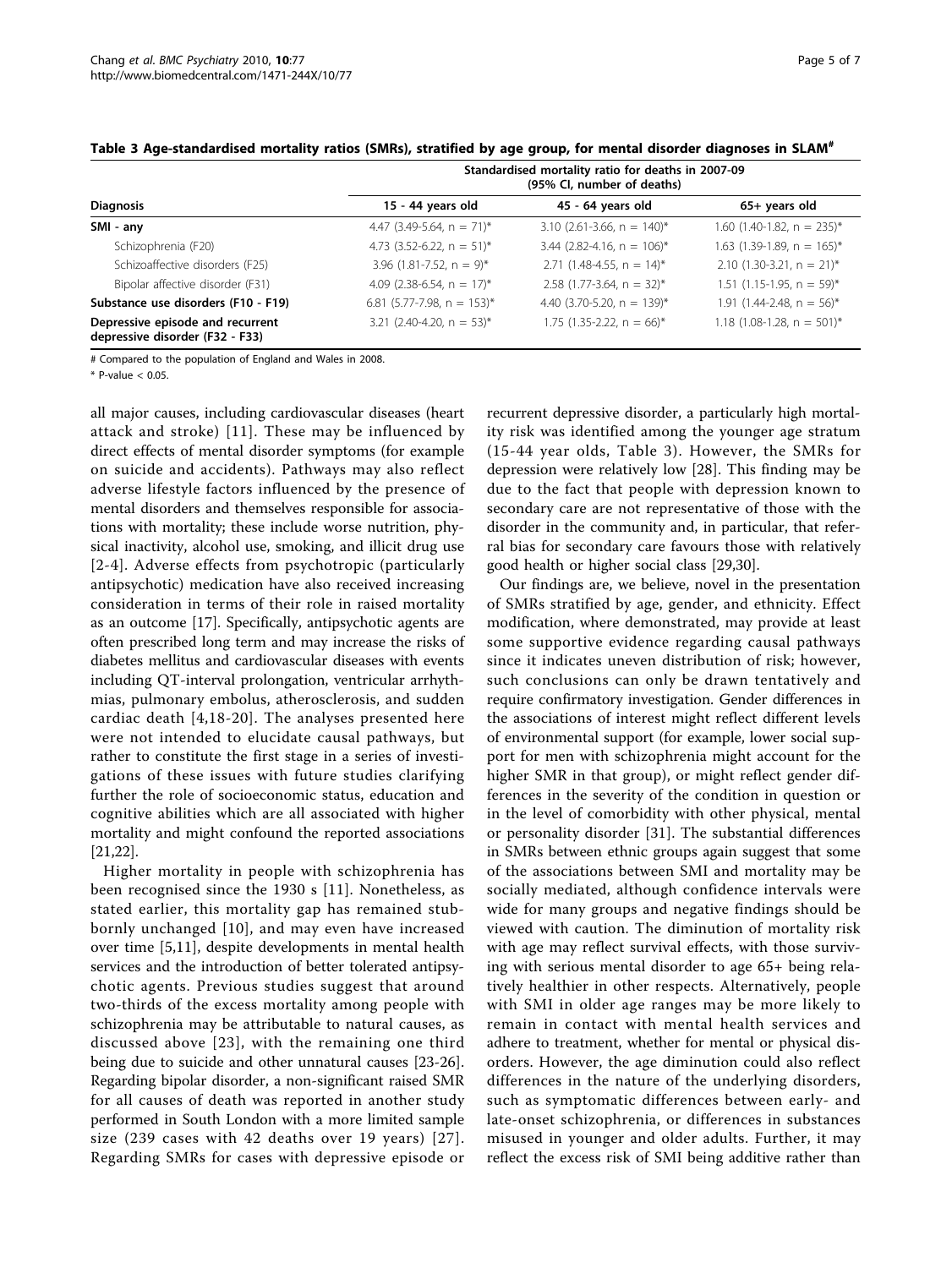<span id="page-5-0"></span>multiplicative, so it is obscured by deaths from other causes in older age groups [7,[20\]](#page-6-0).

This investigation has a number of strengths. We were able to draw on a large numbers of case records from the largest single provider of secondary mental healthcare in Europe. The National Health Service presents additional contextual advantages because of its near-total coverage of all aspects of healthcare in the UK. This investigation was able to draw on complete electronic clinical records of more than 31,000 patients diagnosed with SMI, depression or substance use disorders providing the statistical power to be able to differentiate between disorders as well as explore subgroup-specific mortality risk.

However, potential limitations should also be considered. First of all, confounders other than age and gender might still exist. Case registers derived from secondary healthcare offer particular advantages for investigating "high penetrance" disorders - i.e. those like schizophrenia and bipolar affective disorder where the chances of secondary care contact are high. For lower penetrance disorders, inferences need to be more cautious and both depressive and substance use disorders fall into this category - i.e. cases known to secondary care may reflect more severe primary disorders, comorbidity, environmental disadvantage or referral biases. Prevalence bias is an additional issue which needs consideration, in that the cases known to a service within a given time period are likely to be dominated by those with long and relapsing clinical courses - they therefore cannot be taken to generalise to incident cases. A further methodological challenge was that service data were principally (but not entirely) derived from a single catchment area whereas expected deaths were derived from national data. However, a sensitivity analysis using London-specific data, described above, did not reveal any meaningful differences. Finally, we have not included data on causes of death and further research is required for this, as well as for investigating specific risk factors for mortality within particular disorders. Diagnostic categories overlapped since a proportion of individuals suffer from more than one mental disorder, but no attempt in this analysis was made to consider comorbidity.

## Conclusions

People with serious mental illness, substance use disorders and depressive disorders continue to be at higher risk of mortality compared to the general population. Furthermore, mortality risk differs substantially with age, diagnosis, gender and ethnicity. Further research into specific risk groups is required.

#### Acknowledgements

The development of the SLAM BRC Case Register has been funded by two Capital Awards from the UK National Institute for Health Research and is

further supported through the BRC Nucleus funded jointly by the Guy's and St Thomas' Trustees and South London and Maudsley Special Trustees. CKC, RH, AF, MB, MH and RS are funded by the National Institute for Health Research (NIHR) Specialist Biomedical Research Centre for Mental Health at the South London and Maudsley NHS Foundation Trust and Institute of Psychiatry, King's College London. WL is funded by the UK Medical Research Council.

#### Author details

<sup>1</sup>King's College London, Section of Epidemiology, Dept of Health Service and Population Research, Institute of Psychiatry, London, UK. <sup>2</sup>King's College London, Academic Dept Psychological Medicine, Institute of Psychiatry, London, UK.

#### Authors' contributions

All the authors listed contributed themselves in the process of hypothesis generation, data collection, statistical analyses, or manuscript preparation, and fulfilled the criteria for authorship. CKC and RH carried out the data retrieval, statistical analyses, and manuscript drafting. AF, MB, WL and RS participated in the hypothesis generation, data management, and assistant on manuscript preparation. CKC, RH, MH and RS conceived of the study, participated in its design, and implemented the project. All the authors read and approved the final manuscript.

#### Competing interests

The authors declare that they have no competing interests.

Received: 23 June 2010 Accepted: 30 September 2010 Published: 30 September 2010

#### References

- 1. Auquier P, Lancon C, Rouillon F, Lader M, Holmes C: [Mortality in](http://www.ncbi.nlm.nih.gov/pubmed/17058327?dopt=Abstract) [schizophrenia.](http://www.ncbi.nlm.nih.gov/pubmed/17058327?dopt=Abstract) Pharmacoepidemiol Drug Saf 2006, 15:873-879.
- 2. Robson D, Gray R: [Serious mental illness and physical health problems: a](http://www.ncbi.nlm.nih.gov/pubmed/17007859?dopt=Abstract) [discussion paper.](http://www.ncbi.nlm.nih.gov/pubmed/17007859?dopt=Abstract) Int J Nurs Stud 2007, 44:457-466.
- 3. Fagiolini A, Goracci A: [The effects of undertreated chronic medical](http://www.ncbi.nlm.nih.gov/pubmed/19570498?dopt=Abstract) [illnesses in patients with severe mental disorders.](http://www.ncbi.nlm.nih.gov/pubmed/19570498?dopt=Abstract) J Clin Psychiatry 2009, 70(Suppl 3):22-29.
- 4. Brown S, Birtwistle J, Roe L, Thompson C: [The unhealthy lifestyle of](http://www.ncbi.nlm.nih.gov/pubmed/10405091?dopt=Abstract) [people with schizophrenia.](http://www.ncbi.nlm.nih.gov/pubmed/10405091?dopt=Abstract) Psychol Med 1999, 29:697-701.
- 5. Osby U, Correia N, Brandt L, Ekbom A, Sparen P: [Time trends in](http://www.ncbi.nlm.nih.gov/pubmed/10948028?dopt=Abstract) [schizophrenia mortality in Stockholm county, Sweden: cohort study.](http://www.ncbi.nlm.nih.gov/pubmed/10948028?dopt=Abstract) BMJ 2000, 321:483-484.
- 6. Colton CW, Manderscheid RW: [Congruencies in increased mortality rates,](http://www.ncbi.nlm.nih.gov/pubmed/16539783?dopt=Abstract) [years of potential life lost, and causes of death among public mental](http://www.ncbi.nlm.nih.gov/pubmed/16539783?dopt=Abstract) [health clients in eight states.](http://www.ncbi.nlm.nih.gov/pubmed/16539783?dopt=Abstract) Prev Chronic Dis 2006, 3:A42.
- Baxter DN: [The mortality experience of individuals on the Salford](http://www.ncbi.nlm.nih.gov/pubmed/8773823?dopt=Abstract) [Psychiatric Case Register. I. All-cause mortality.](http://www.ncbi.nlm.nih.gov/pubmed/8773823?dopt=Abstract) Br J Psychiatry 1996, 168:772-779.
- 8. Osborn DP, Levy G, Nazareth I, Petersen I, Islam A, King MB: [Relative risk of](http://www.ncbi.nlm.nih.gov/pubmed/17283292?dopt=Abstract) [cardiovascular and cancer mortality in people with severe mental illness](http://www.ncbi.nlm.nih.gov/pubmed/17283292?dopt=Abstract) from the United Kingdom'[s General Practice Rsearch Database.](http://www.ncbi.nlm.nih.gov/pubmed/17283292?dopt=Abstract) Arch Gen Psychiatry 2007, 64:242-249.
- 9. Osborn D, Levy G, Nazareth I, King M: [Suicide and severe mental illnesses.](http://www.ncbi.nlm.nih.gov/pubmed/18155881?dopt=Abstract) [Cohort study within the UK general practice research database.](http://www.ncbi.nlm.nih.gov/pubmed/18155881?dopt=Abstract) Schizophr Res 2008, 99:134-138.
- 10. Tiihonen J, Lonnqvist J, Wahlbeck K, Klaukka T, Niskanen L, Tanskanen A, Haukka J: [11-year follow-up of mortality in patients with schizophrenia: a](http://www.ncbi.nlm.nih.gov/pubmed/19595447?dopt=Abstract) [population-based cohort study \(FIN11 study\).](http://www.ncbi.nlm.nih.gov/pubmed/19595447?dopt=Abstract) Lancet 2009, 374:620-627.
- 11. Saha S, Chant D, McGrath J: [A systematic review of mortality in](http://www.ncbi.nlm.nih.gov/pubmed/17909124?dopt=Abstract) [schizophrenia: is the differential mortality gap worsening over time?](http://www.ncbi.nlm.nih.gov/pubmed/17909124?dopt=Abstract) Arch Gen Psychiatry 2007, 64:1123-1131.
- 12. McGirr A, Turecki G: [What is specific to suicide in schizophrenia disorder?](http://www.ncbi.nlm.nih.gov/pubmed/17942279?dopt=Abstract) [Demographic, clinical and behavioural dimensions.](http://www.ncbi.nlm.nih.gov/pubmed/17942279?dopt=Abstract) Schizophr Res 2008, 98:217-224.
- 13. Ciranni MA, Kearney TE, Olson KR: [Comparing acute toxicity of first- and](http://www.ncbi.nlm.nih.gov/pubmed/19192473?dopt=Abstract) [second-generation antipsychotic drugs: a 10-year, retrospective cohort](http://www.ncbi.nlm.nih.gov/pubmed/19192473?dopt=Abstract) [study.](http://www.ncbi.nlm.nih.gov/pubmed/19192473?dopt=Abstract) J Clin Psychiatry 2009, 70:122-129.
- 14. Stewart R, Soremekun M, Perera G, Broadbent M, Callard F, Denis M, Hotopf M, Thornicroft G, Lovestone S: [The South London and](http://www.ncbi.nlm.nih.gov/pubmed/19674459?dopt=Abstract) [Maudsley NHS Foundation Trust Biomedical Research Centre \(SLAM](http://www.ncbi.nlm.nih.gov/pubmed/19674459?dopt=Abstract)